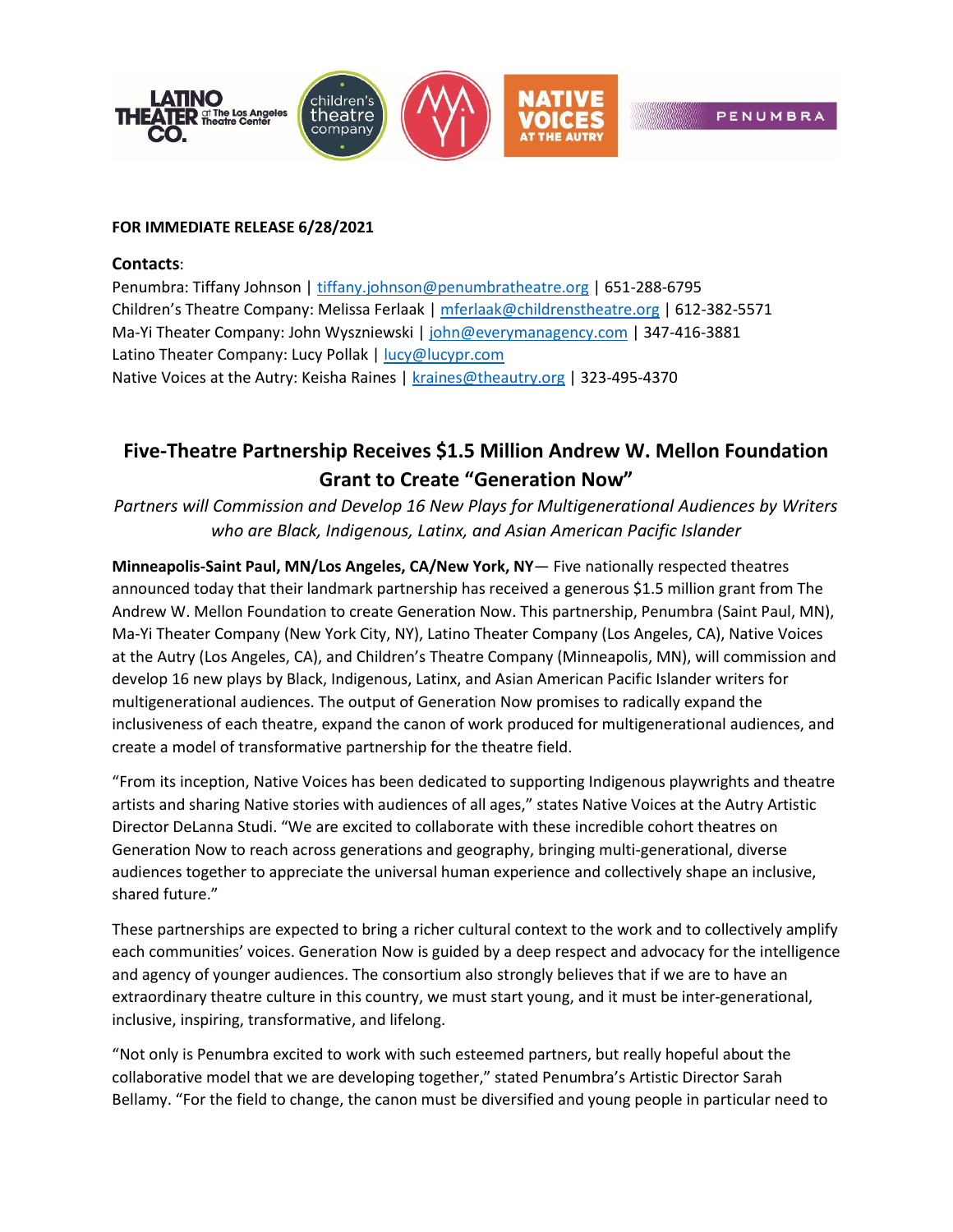see themselves lovingly and authentically represented onstage. When we imagine the impact of this project, the possibilities are myriad and so vitalizing."

The Andrew W. Mellon Foundation is the nation's largest supporter of the arts and humanities. Through their grants, they seek to build just communities enriched by meaning and empowered by critical thinking, where ideas and imagination can thrive.

"This is an amazing gift from the Andrew W. Mellon Foundation," states Ma-Yi Theater Company's Artistic Director Ralph B. Peña. "An opportunity to work with Children's Theatre Company to develop new works for multigenerational audiences is a long-held dream for Ma-Yi Theater, made even sweeter by a cohort of culturally specific theaters we have long admired."

"Theaters serving multigenerational audiences are often the first places audiences encounter live theater," states The Andrew W. Mellon Foundation Arts and Culture Program Officer Susan Feder. "Yet despite decades of activity that has resulted in the commissioning of original stories and adaptations of classical and contemporary ones, the field lacks a repertoire that includes a plurality of voices and stories from emerging and established artists of color. The Mellon Foundation is delighted to be supporting the 16 artists who will be working with these five eminent theaters to co-develop new plays and musicals serving audiences for whom culturally relevant voices and stories could be formative. We look forward to the development of a significant body of artistically rigorous new work to be produced in multiple venues across the country."

Due to the scale and ambition of Generation Now, the grant also includes the creation of an annual arts administration fellowship to add support for all the partner theatres in the implementation of Generation Now.

"Children's Theatre Company is grounded in the deep respect we have for our audiences, our partner theatres, and the desire to create powerful new work," states CTC Artistic Director Peter C. Brosius. "We look forward to continuing to learn from each other with Generation Now. We know that our distinctive work and practices will profoundly inform and inspire us as we move these plays from conception, through commission and development, and into production for our audiences."

Playwrights—both established and emerging—will be selected by Latino Theater Company, Ma‐Yi Theater Company, Native Voices at the Autry, and Penumbra, all with expertise in creating artistically excellent, culturally specific theatre, in collaboration with Children's Theatre Company as the cocommissioner with expertise in creating dynamic and powerful multigenerational theatre. All decisions will be grounded in learning, respect, and celebrating the perspectives of all organizations. Collectively, the partners are acutely aware of the absence of marginalized voices in the canon of plays for multigenerational audiences.

Latino Theater Company Artistic Director José Luis Valenzuela states, "This collaboration gives the Latino Theater Company the opportunity to advance our mission and to engage in a national dialogue with culturally specific theater companies in the development and creation of new works for the American theater canon for young and culturally specific audiences."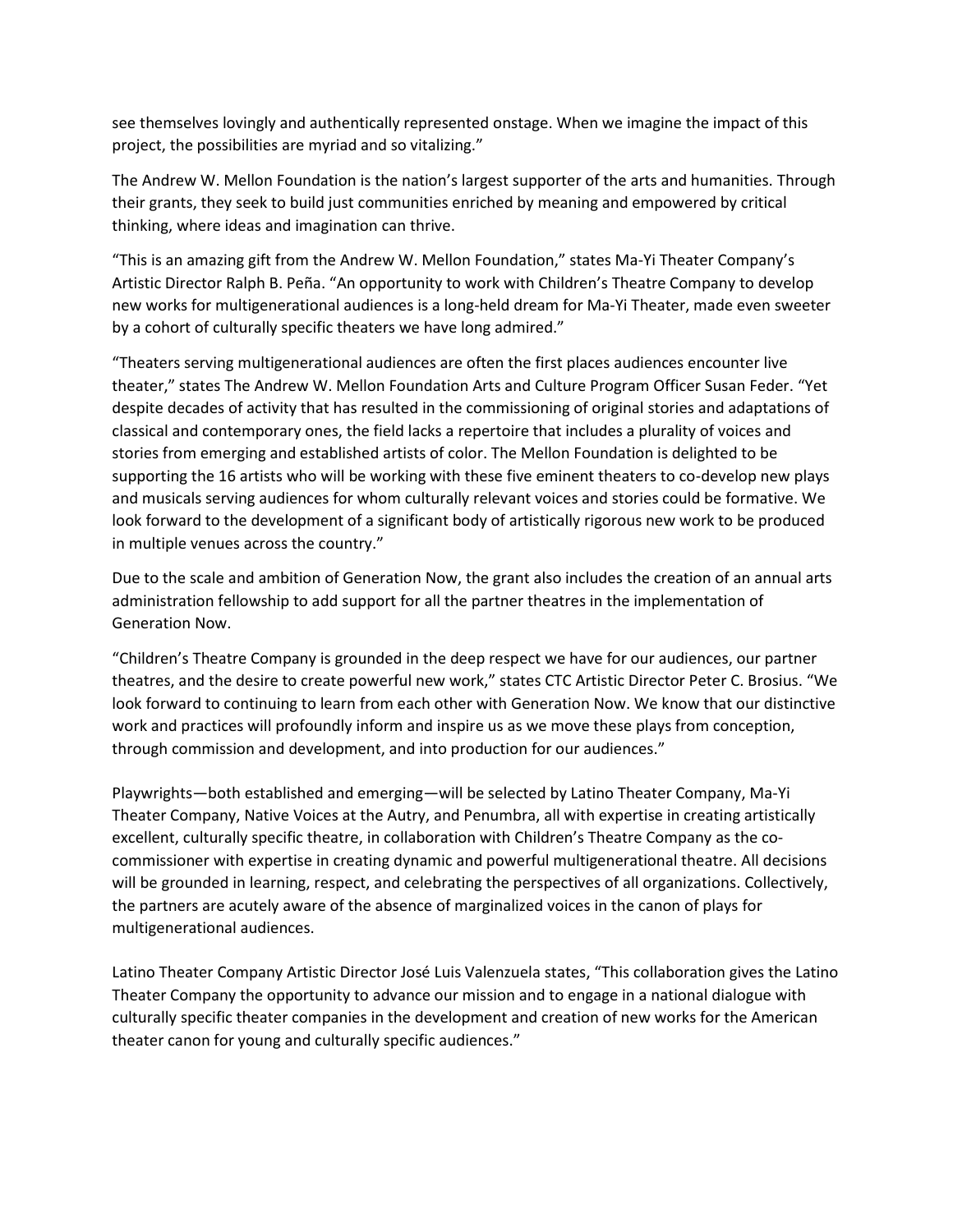### **ABOUT THE PARTNERS**

### **Native Voices at the Autry**

Founded in 1993 and in residence at the Autry Museum in Los Angeles since 1999, Native Voices provides an artistic home for Native American theatre artists, supporting the development and production of new works for the stage written by American Indian, Alaska Native, Native Hawaiian, and First Nations playwrights. Native Voices is the only professional theatre company – deemed such for its affiliation with the Actors' Equity Association, the union of Professional Actors and Stage Managers – dedicated exclusively to Native storytelling.

From the beginning, Native Voices has put Native narratives at the center of the American story in order to facilitate a more inclusive dialogue on what it means to be American. The company fills a tremendous need for more diverse representation among playwrights, actors, and theatre professionals and for the exploration of a broader range of themes and issues on the American stage. In the long-term, Native Voices remains committed to developing Native playwrights and theatre artists, to telling Native stories by and about Native people, and to providing the public access to these plays and playwrights – all with the goals of fostering greater understanding and respect and of showcasing artistic voices that might otherwise not be heard. With this project, Native Voices looks forward to having their playwrights seen by audiences in theatres that have historically produced little to no Native work.

**Latino Theatre Company**'s mission is to provide a world‐class arts center for those pursuing artistic excellence; a laboratory where both tradition and innovation are honored and honed; and a place where the convergence of people, cultures, and ideas contribute to a more vibrant future. LTC was founded in 1985 with the goal to establish a theater company dedicated to contributing new stories and novel methods of expression for the American theater repertoire and to increase artistic opportunities for underserved communities. As the company has evolved, its role as the lease‐holder of the Los Angeles Theatre Center (LATC) has become critical to their mission. With a continuing exploration of the U.S. Latina/o/x experience in bold and contemporary terms, LTC programs its seasons with work by local playwrights that speaks to important issues and highlights new voices within the Latina/o/x, First Nation, Black, Asian American, Jewish American, and LGBTQ+ communities. This project will allow writers to create Latina/o/x stories specifically for multigenerational audiences, solidifying LTC's outreach efforts and strengthening their relationship with the thousands of students they serve every year.

**Ma‐Yi Theater Company** is an award‐winning professional theater based in New York City, renowned as the premier incubator for new works by Asian American playwrights. They encourage their artists to engage communities in vigorous dialogues that challenge popular prescriptions for culturally specific theater, and that reexamine the immigrant histories that shaped our country. Ma‐Yi Theater Company is one of the very few BIPOC‐led theaters in the country whose original works have transferred to major regional theaters around the country. Ma‐Yi's Writers Lab has 34 professional writers, including Michael Lew and Rehana Lew Mirza who are on their fifth year of residency at Ma‐Yi Theater, through the Mellon's NPRP initiative. Many of the most produced Asian American playwrights today are members of the Lab, including Lauren Yee, Kimber Lee, Jiehae Park, Lloyd Suh, Qui Nguyen, Sam Chanse, and Madhuri Shakar to name a few. These playwrights are changing the landscape of American Theater to redraw the boundaries for what it considers part of the American canon. While there has been progress in creating a body of new plays by Asian American writers, many of them cater to mature audiences;